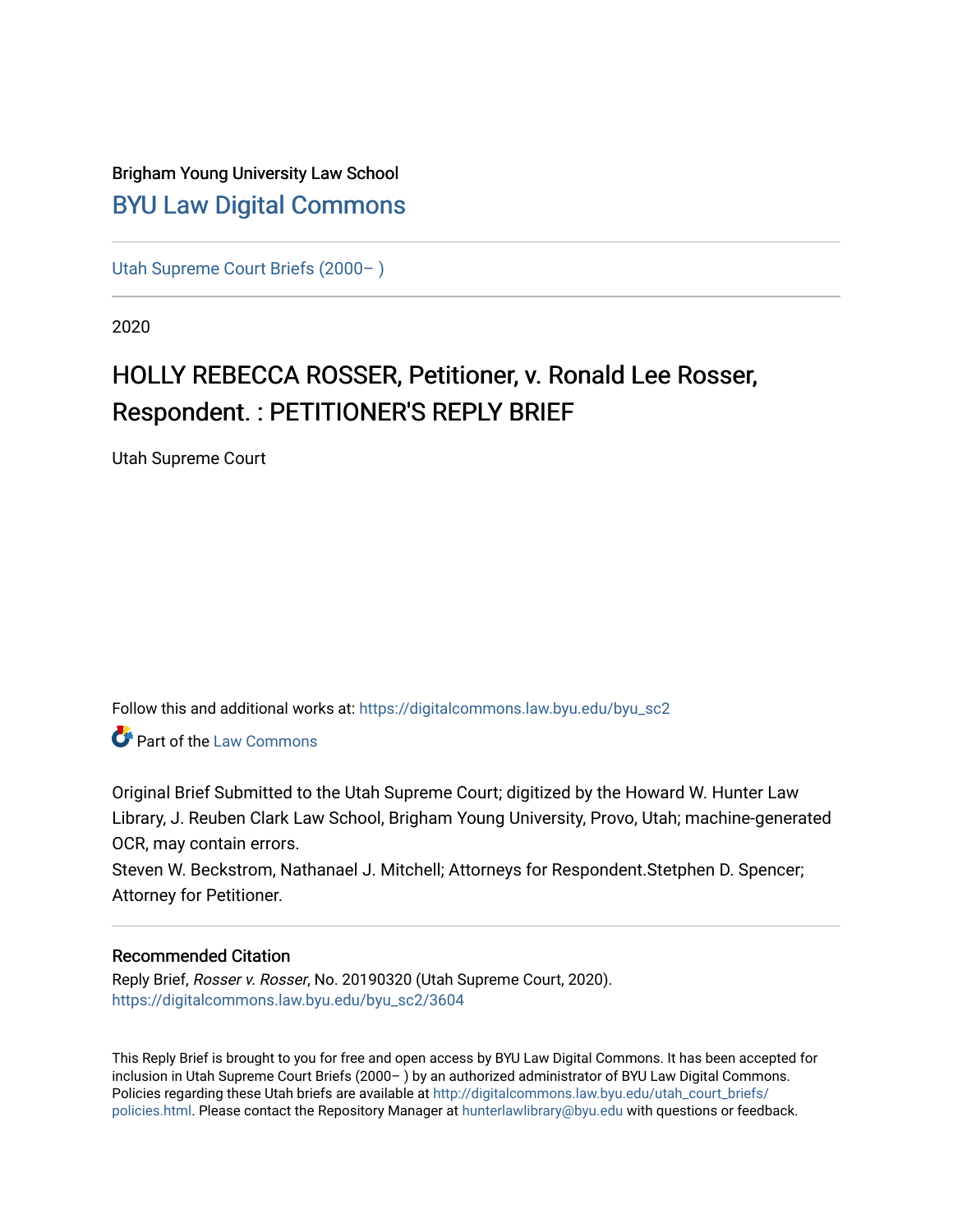### IN THE SUPREME COURT OF THE STATE OF UTAH

 $\mathbf{I}$  $\overline{a}$  $\overline{a}$  $\overline{a}$ 

 $\overline{a}$  $\overline{a}$  $\overline{a}$ ⎭

#### HOLLY REBECCA ROSSER,

Petitioner,

v.

⎬ Case no. 20190320-SC

RONALD LEE ROSSER,

Respondent.

## PETITIONER'S REPLY BRIEF

ON WRIT OF CERTIORARI TO THE UTAH COURT OF APPEALS

No. 20170736-CA

———————

Appeal from a Final Judgment of the Sixth Judicial District Court in and for Garfield County, Panguitch Department The Honorable Paul D. Lyman Presiding

No. 154600013

Steven W. Beckstrom Nathanael J. Mitchell SNOW CHRISTENSEN & MARTINEAU 555 S. Bluff St., Ste. 301 St. George, UT 84770

*Attorneys for Respondent Ronald Lee Rosser*

Stephen D. Spencer (11978) SPENCER LAW OFFICE, PLLC 5568 S. 300 W. Murray, UT 84107

*Attorney for Petitioner Holly Rebecca Rosser*

#### ORAL ARGUMENT REQUESTED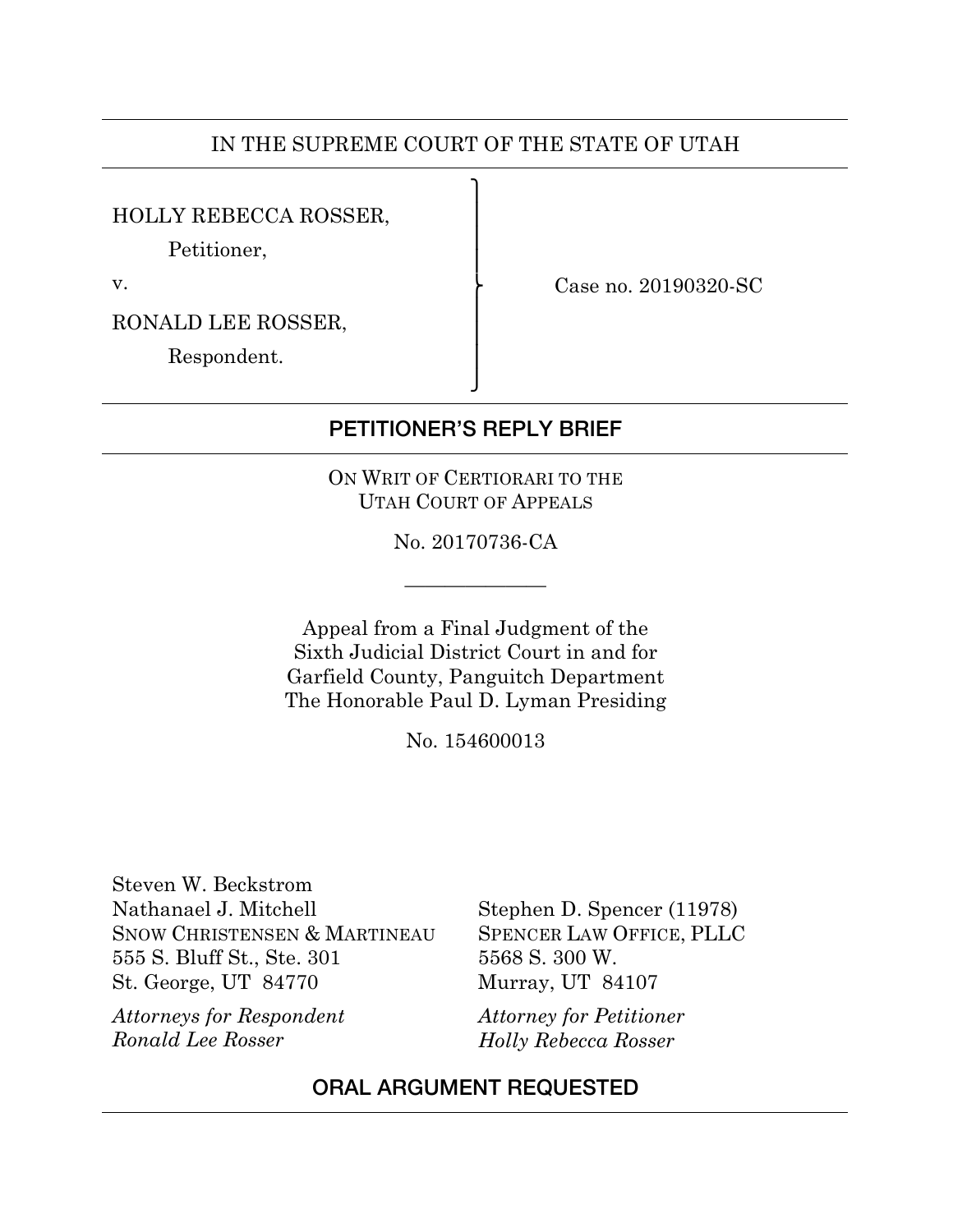No. 20190320-SC

# In the Supreme Court of the State of Utah

## PARTIES ON APPEAL\*

———————

HOLLY REBECCA ROSSER,

*Petitioner on Certiorari, Appellee and Petitioner Below,*

*v.*

RONALD LEE ROSSER,

*Respondent on Certiorari, Appellant and Respondent Below.*

ADDITIONAL PARTIES BELOW

———————

none.

\* — Counsel for parties are listed on the front cover of this brief.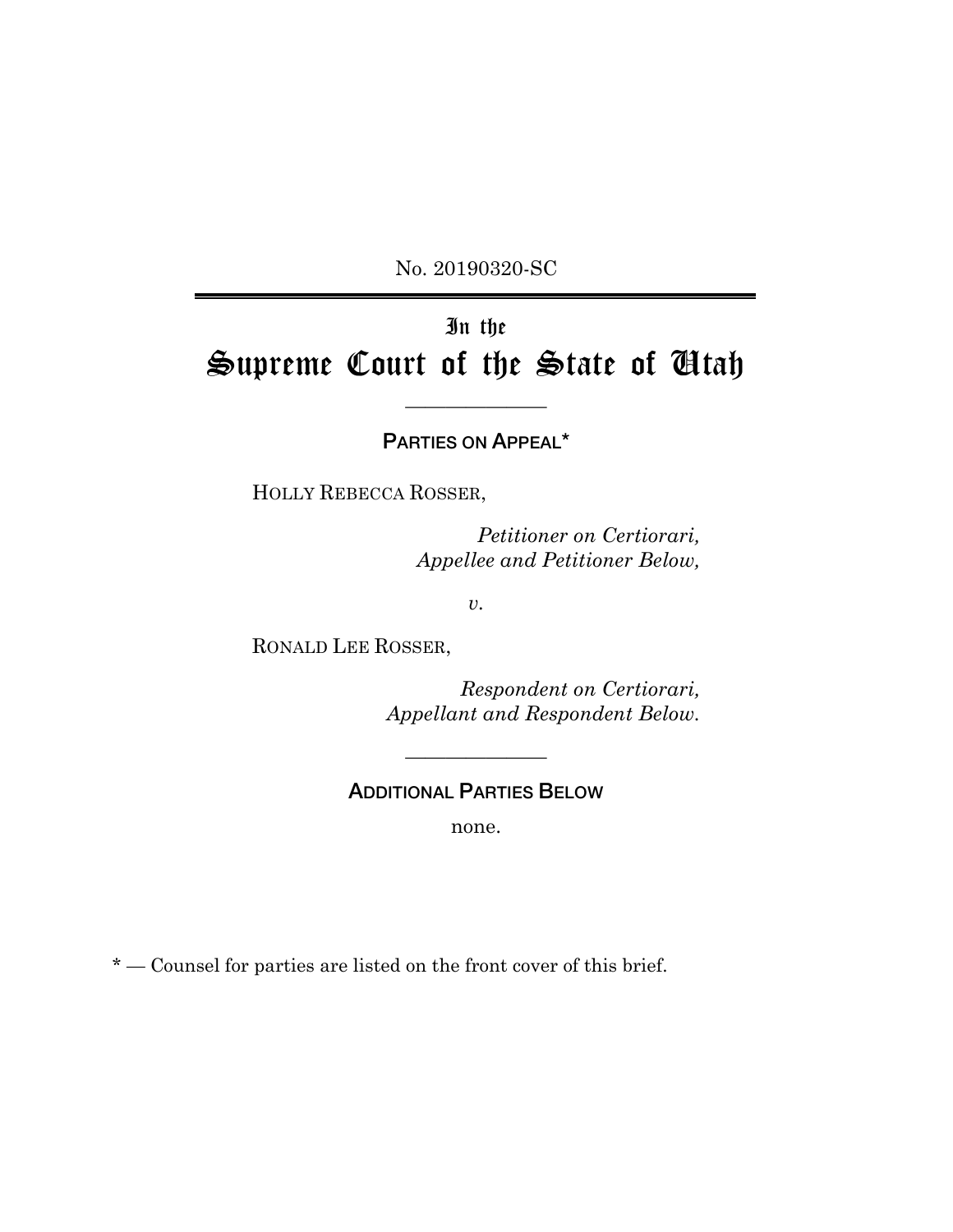## QUESTIONS PRESENTED

———————

- 1. Whether the Court of Appeals erred in its construction and application of Subsection 78B-6-301(4) of the Utah Code.
- 2. Whether the Court of Appeals erred in addressing the issue of the proper interpretation of Subsection 78B-6-301(4) of the Utah Code in light of the briefing on appeal.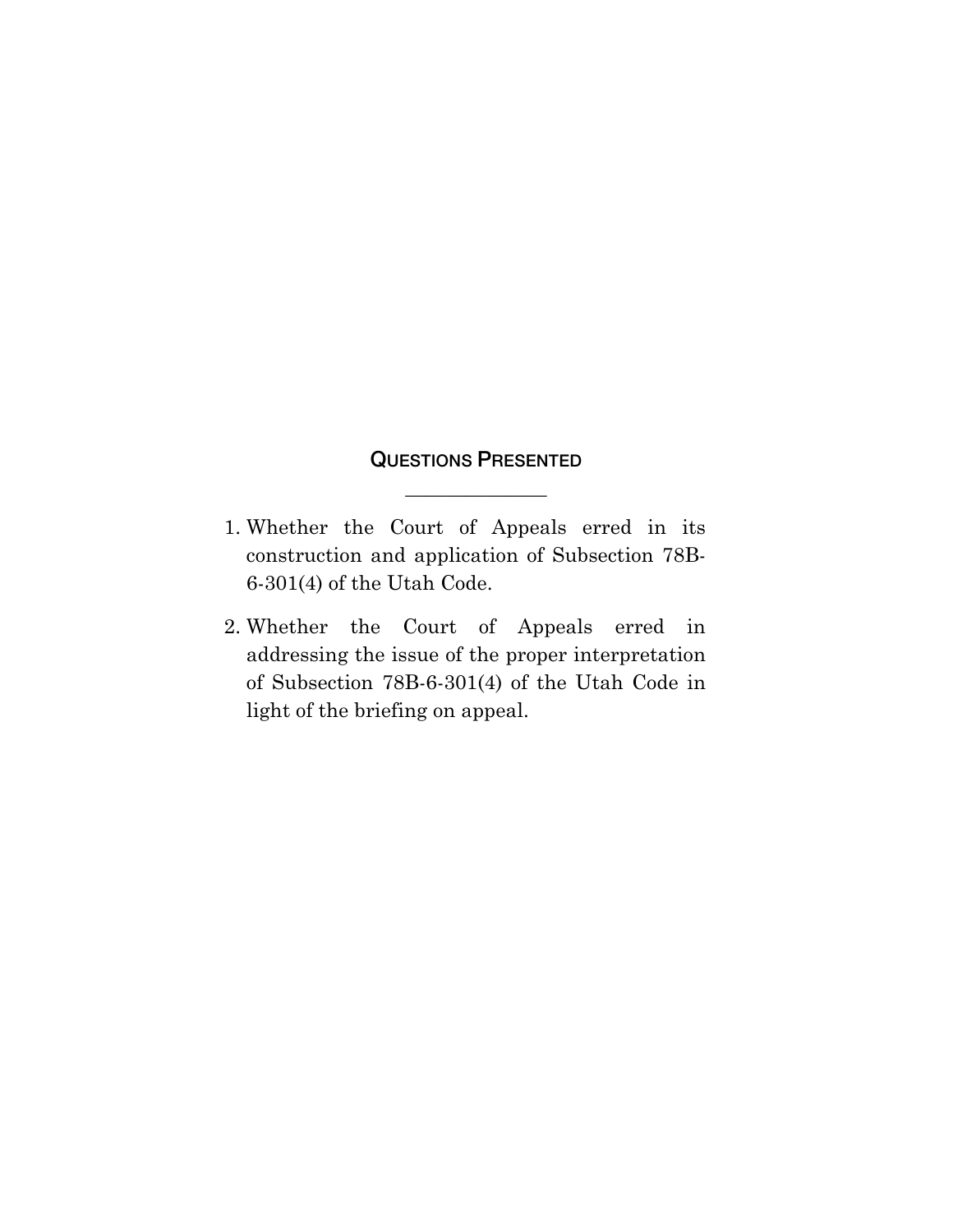# TABLE OF CONTENTS

| Ι.<br>This Court should reverse the Court of Appeals' decision and    |
|-----------------------------------------------------------------------|
| hold that the scope of contemptible deceit under Subsection           |
|                                                                       |
| The Court of Appeals' interpretation of Subsection (4) is<br>А.       |
|                                                                       |
| Ron's deceit implicates the authority of the court as it<br>Β.        |
|                                                                       |
| Adjudicating a fraud on the court through contempt<br>C.              |
|                                                                       |
| D.                                                                    |
| This Court should reverse the decision of the Court of Appeals<br>II. |
| because the proper interpretation of Subsection (4) was not           |
|                                                                       |
|                                                                       |
|                                                                       |
|                                                                       |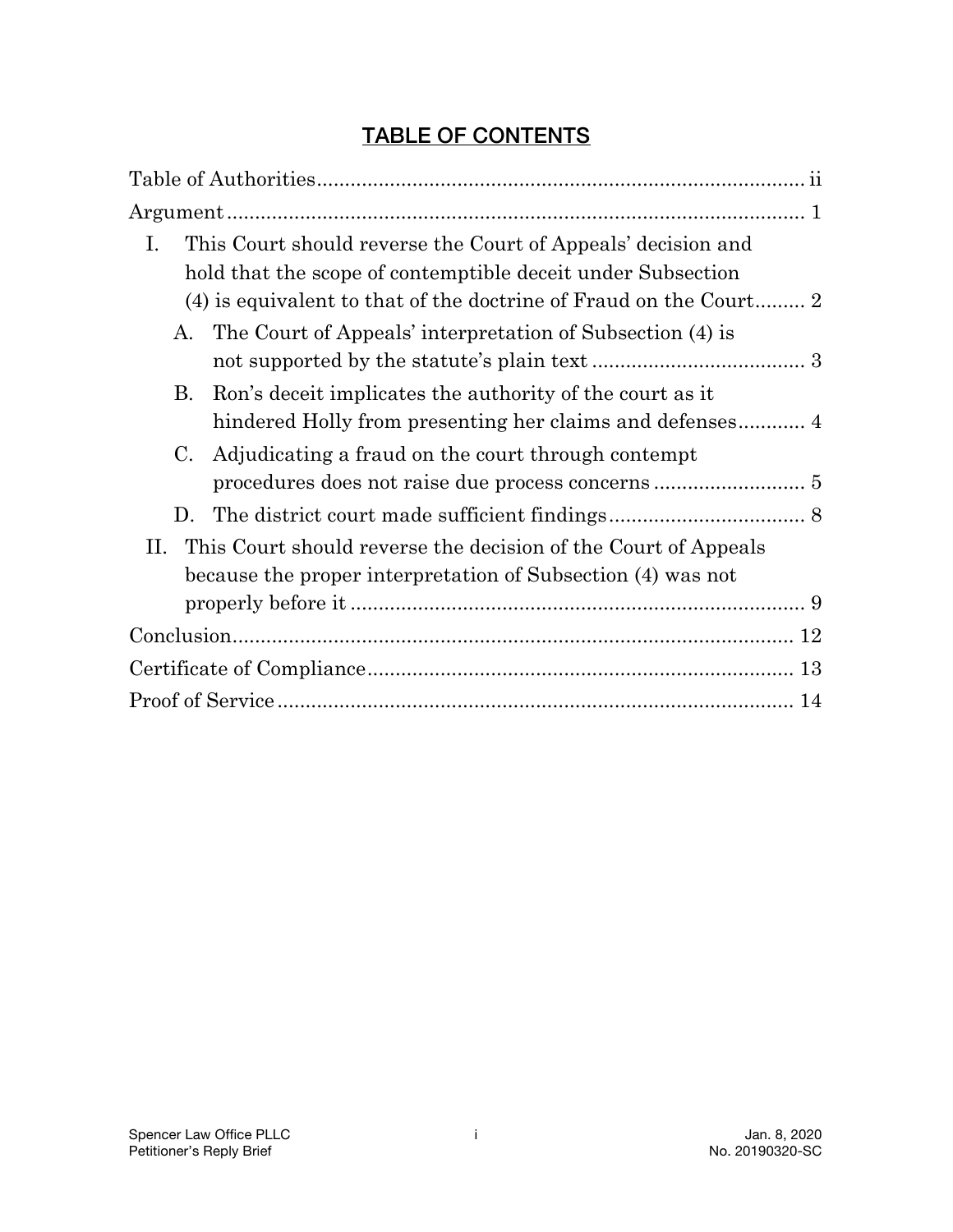# TABLE OF AUTHORITIES

### Cases

| United States v. Talbot, 133 F. Supp. 120 (D. Alaska Terr. |  |
|------------------------------------------------------------|--|
|                                                            |  |
| <b>Statutes</b>                                            |  |
|                                                            |  |
|                                                            |  |
| <b>Court Rules</b>                                         |  |
|                                                            |  |
|                                                            |  |
|                                                            |  |
|                                                            |  |
| <b>Other Authorities</b>                                   |  |
|                                                            |  |
|                                                            |  |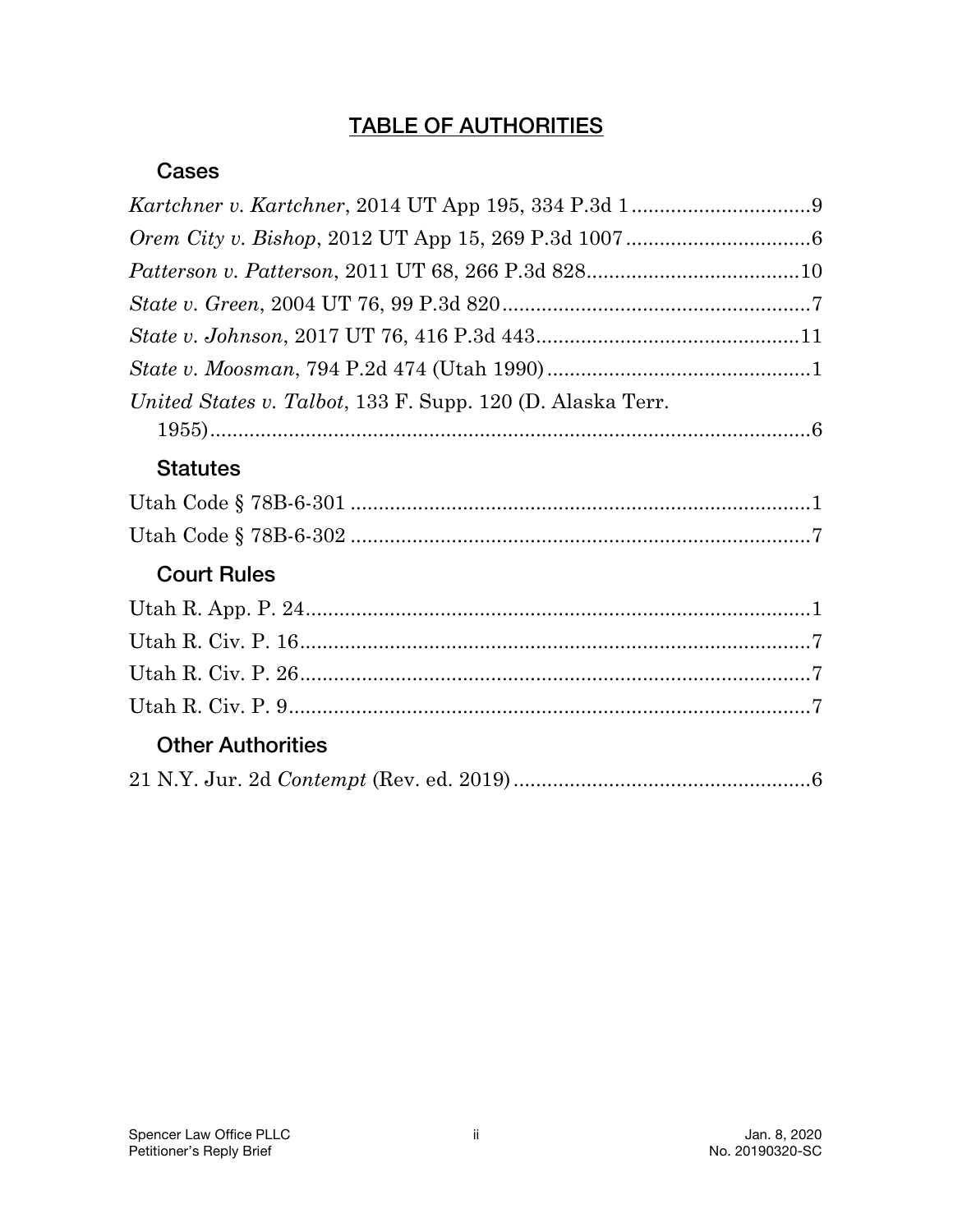Petitioner Holly Rebecca Rosser ["Holly"], by and through counsel and pursuant to Rule 24(b) of the Utah Rules of Appellate Procedure, hereby submits the following reply brief supporting her position set forth in her Opening Brief1 and addressing the arguments raised in Respondent Ronald Lee Rosser ["Ron"]'s Brief in Opposition.2

#### ARGUMENT

As Holly previously explained in her opening brief, there are two independent grounds for reversing the Court of Appeals' decision: first, the Court of Appeals' construction and application of Utah Code § 78B-6- 301(4) ["Subsection (4)"] is incorrect as a matter of law; and second, the issue of the proper construction and application of Subsection (4) should not have been decided, as it was never properly before the Court of Appeals. Holly will discuss both of these grounds and Ron's responses to them in further detail *infra.* But before getting into those matters, Holly notes that in the Introduction and Statement of the Case sections of his Brief, Ron gives an account of the underlying material facts most favorable to his position.3 However, as the issue before this Court is one of law, the facts are to be viewed "in the light most favorable to the findings of the trial court."4 Thus, while parts of Ron's statement of facts may not

- 2. Hereinafter "Br. Opp." (filed Oct. 28, 2019).
- 3. Br. Opp. at 1–3, 6–10.
- 4. *See State v. Moosman*, 794 P.2d 474, 476 (Utah 1990).

<sup>1.</sup> Hereinafter "Opening Br." (filed Aug. 28, 2019).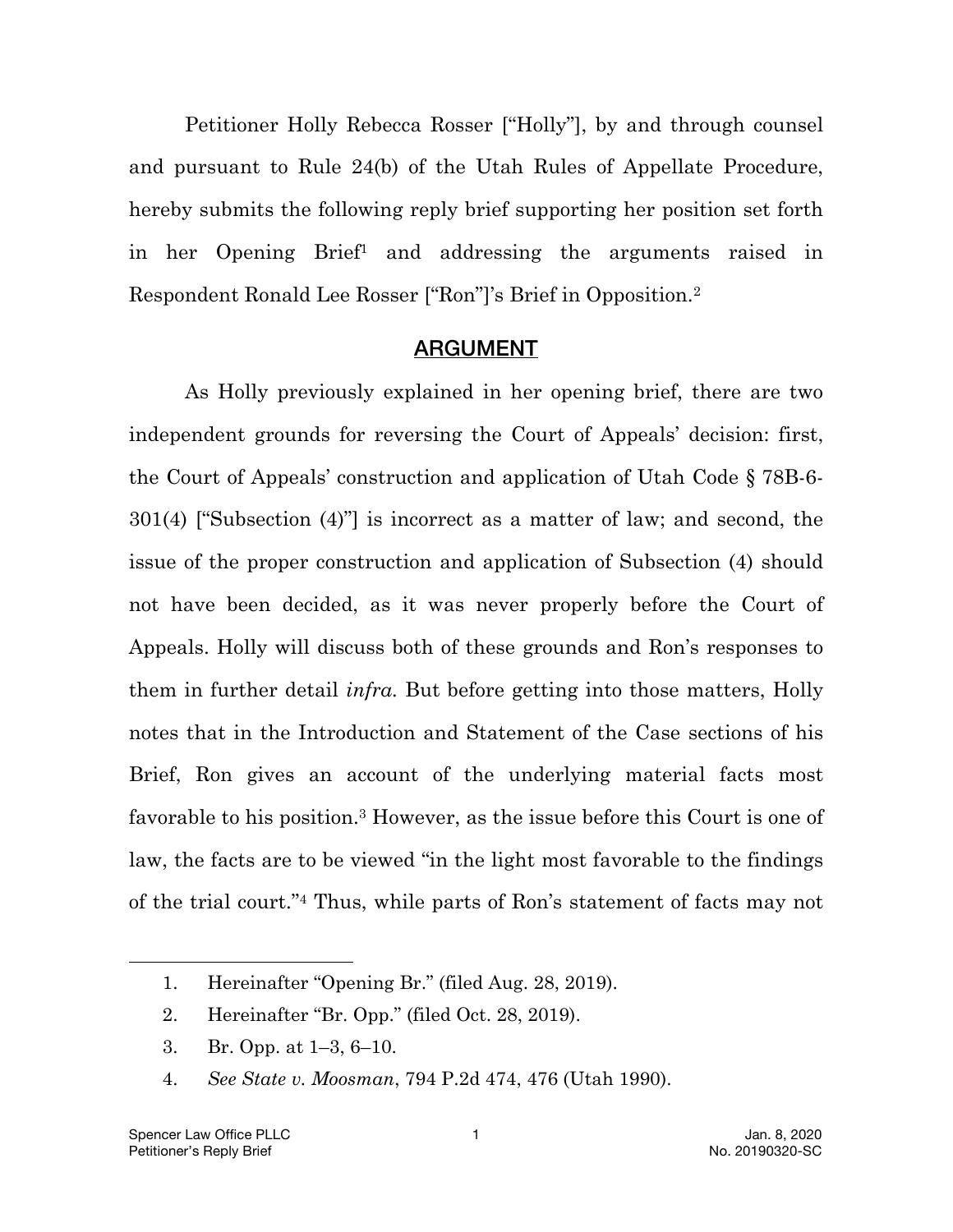represent the record accurately,<sup>5</sup> Holly will not trouble the Court with an issue that is of marginal relevance.

# I. THIS COURT SHOULD REVERSE THE COURT OF APPEALS' DECISION AND HOLD THAT THE SCOPE OF CONTEMPTIBLE DECEIT UNDER SUBSECTION (4) IS EQUIVALENT TO THAT OF THE DOCTRINE OF FRAUD ON THE COURT.

In Point I of her opening brief, Holly showed how the Court of Appeals' interpretation of Subsection (4) as only applying to deceit communicated directly to a court is not supported by either the plain text of the statute or by its context or purpose. Rather, these factors, as well as the case law of other jurisdictions and scholarly authority, support an interpretation that focuses not on who the deceit is communicated to, but rather whether the deceit interfered with the administration of justice. In response, Ron raises the following arguments against this conclusion: (A) that the plain text of Subsection (4) supports the Court of Appeals' interpretation; (B) that Ron's deceitful conduct did not implicate the authority of the court; (C) that Holly's interpretation of Subsection (4) raises due process concerns; and (D) that the district court's findings are not sufficient to find fraud on the court. Holly will address these arguments in turn.

<sup>5.</sup> For example, while Ron states that the parties' tax preparer, Derrick Clark, "assumed that [Holly] paid the amounts owed to the IRS by the April tax filing deadline," Br. Opp. at 8, this misrepresents his testimony. While Mr. Clark testified that he assumed that the amounts were paid, he did not testify as to who he believed had made the payments. R. at 1344–45 (Tr. Evid. Hr'g, 78:24–79:15).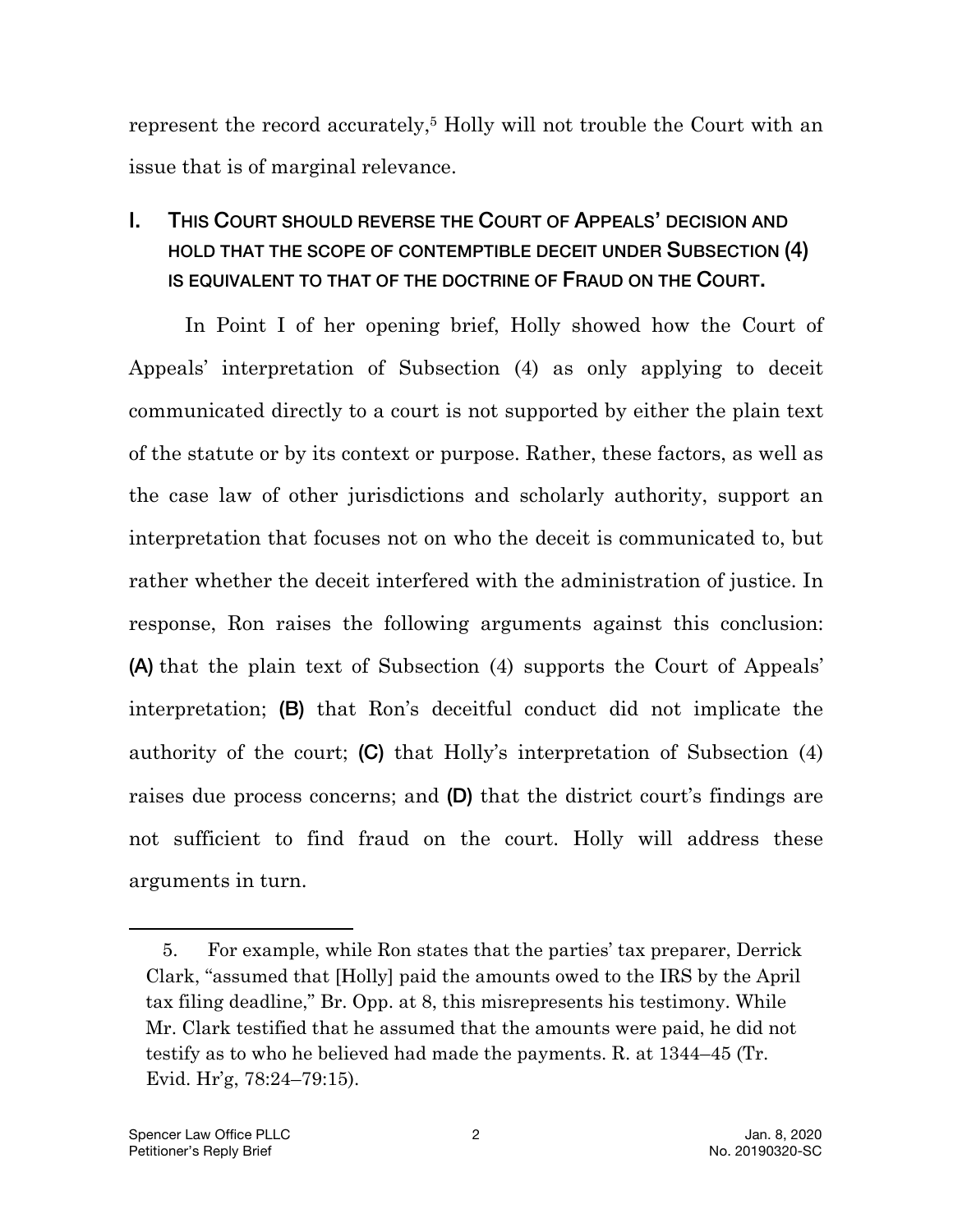### *A. The Court of Appeals' interpretation of Subsection (4) is not supported by the statute's plain text.*

In his brief, Ron argues that Holly's reading of Subsection (4) renders inoperative or superfluous the phrase "in respect to a court or its proceedings."6 However, as explained in page 16 of Holly's opening brief, "in respect to" means "concerning, regarding, related to or in connection with." While Ron appears to conclude that this phrase means "within" or "in the presence of,"7 he does not provide any authority to support that conclusion. Ron's deceiving Holly to stipulate to the entry of an order at odds with the mediation agreement is plainly deceit "related to or in connection with" the court proceeding, and Ron does not attempt to refute that conclusion.

Ron also argues that Holly's reading of Subsection (4) "requires incorporating additional language to render it reasonable."8 However, Ron does not explain what additional language would have to be added. As explained on page 16 of Holly's opening brief, the language of Subsection (4) does not include an object that the deceit must be directed toward. Thus, no additional language is needed for the statute to cover a party's

<sup>6.</sup> Br. Opp. at 23.

<sup>7.</sup> Br. Opp. at 16 (arguing that while Subsection (4) "applied only in respect to a court or its proceedings," Holly's theory of contempt "relied exclusively on facts occurring outside of the court or its proceedings").

<sup>8.</sup> Br. Opp. at 25.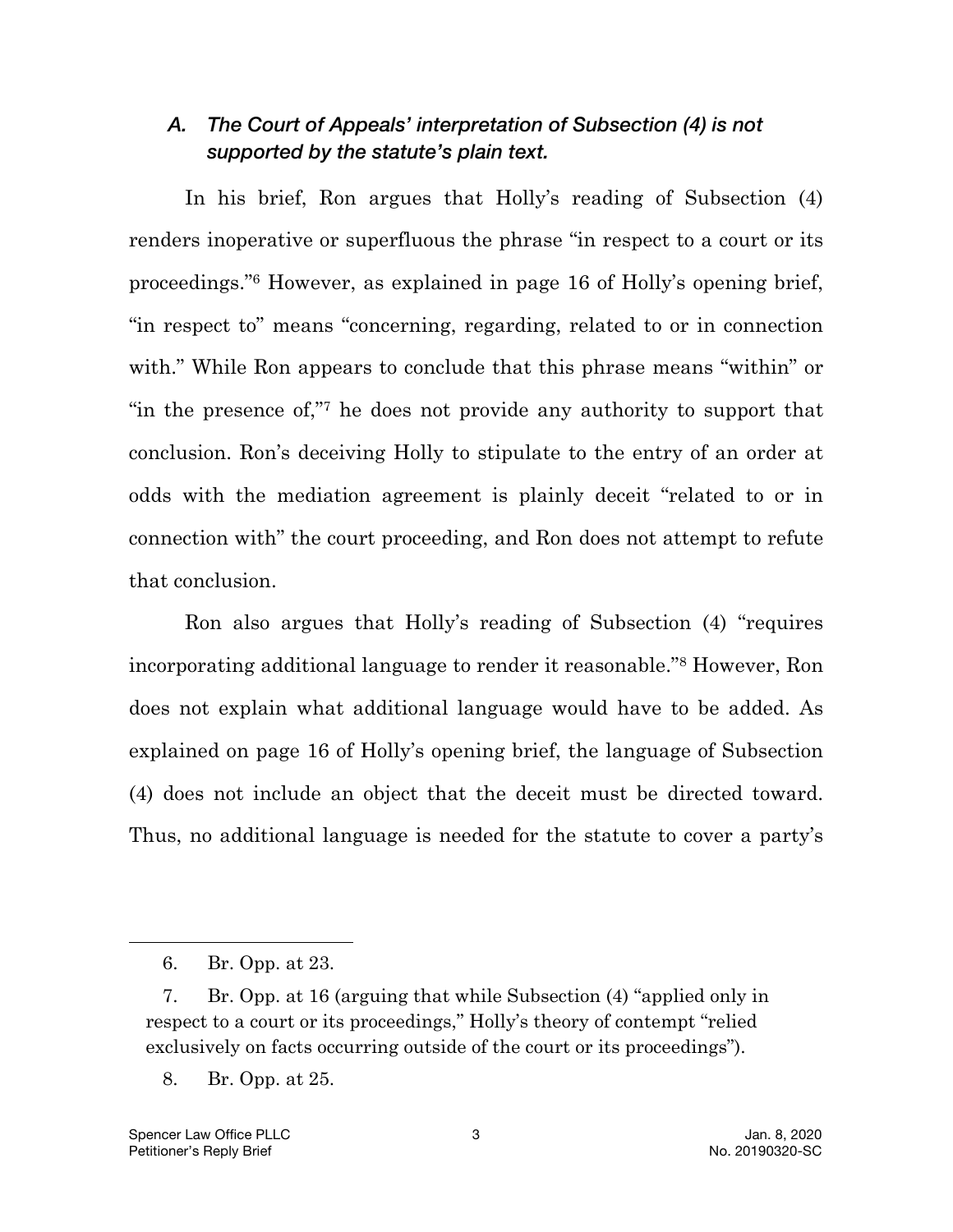"out-of-court statement during an ongoing case"9 if that statement otherwise meets the requirements for fraud or willful misrepresentation<sup>10</sup> and is consistent with the purposes of the contempt power.<sup>11</sup>

## *B. Ron's deceit implicates the authority of the court as it hindered Holly from presenting her claims and defenses.*

Next, Ron looks at the provisions neighboring Subsection (4) and argues that "while various subsections of the statute include conduct that could conceivably occur outside of the court's immediate presence, those provisions often either directly involve a judicial order or implicate the 'authority of the court.'"12 Holly agrees with that statement—as stated in her opening brief, a deceit is contemptible if it impedes the court's authority and its function of administering justice.13 However, as she also explained, a deceit does not need to be directed at the court in order to impede its authority and the administration of justice.14 This is why Utah courts recognize as "fraud on the court" not just representations made to the court, but also acts calculated to "unfairly hamper[] the presentation of the opposing party's claim or defense."15 Despite Ron's arguments to

11. *See* Opening Br. at 17 (explaining that a statute should be read in light of its purpose); *id.* at 19 (defining contempt).

- 13. Opening Br. at 19.
- 14. Opening Br. at 17–18.
- 15. Opening Br. at 20–21.

<sup>9.</sup> Br. Opp. at 25.

<sup>10.</sup> Opening Br. at 16 (defining deceit).

<sup>12.</sup> Br. Opp. at 22.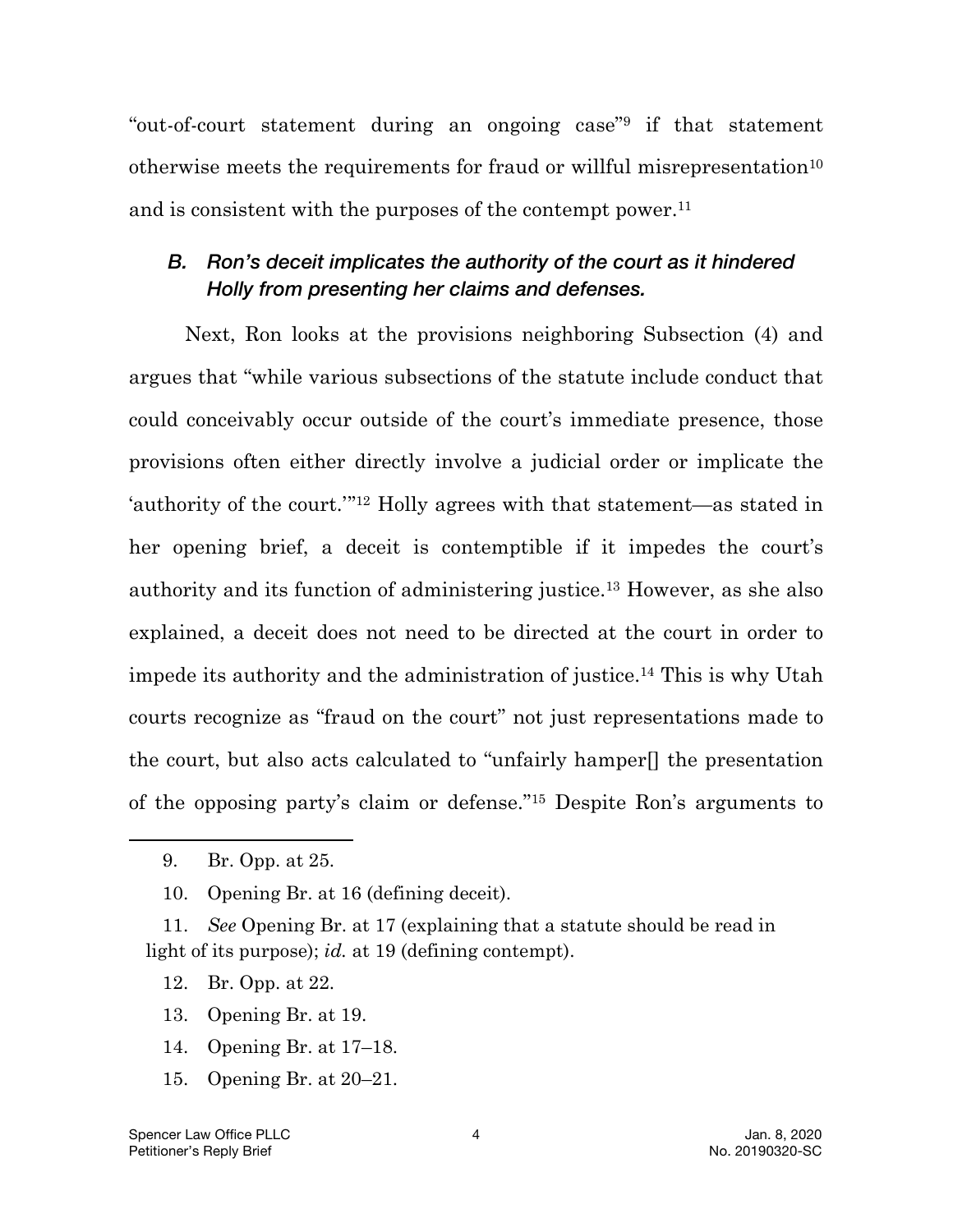the contrary,16 Ron's deceiving Holly to stipulate to the entry of an order at odds with the mediation agreement is intentional act by a party that prevents the opposing party from making a full defense and therefore "implicates the authority of the court." It is therefore contemptible deceit under Subsection (4).

### *C. Adjudicating a fraud on the court through contempt procedures does not raise due process concerns.*

Ron next argues that it would be inappropriate to interpret Subsection (4) as encompassing a willful misrepresentation made by a party to someone other than the court because to do so would raise due process concerns. The first due process concern he raises is lack of notice, arguing that if Subsection (4) included a willful misrepresentation made by a party to someone other than the court, a party would be able "to initiate a civil or criminal contempt proceeding whenever an out-of-court statement ... bears some relationship to vague notions of the administration of justice," which would mean that "litigants would likely

<sup>16.</sup> Br. Opp. at 26 (arguing that Subsection (4) "was understood to be directed towards protecting judicial authority, as opposed to private interest"); *id.* at 31 (arguing that cases cited by Holly are distinguishable because they "directly implicate the court's authority"); *id.* at 35 (arguing that fraud on the court "should be narrowly construed to embrace only that type of fraud which defiles the court itself"); *id.* at 38 n.13 ("[I]t is difficult to see how [the facts of this case] satisfy the demands of the fraud on the court doctrine . . .").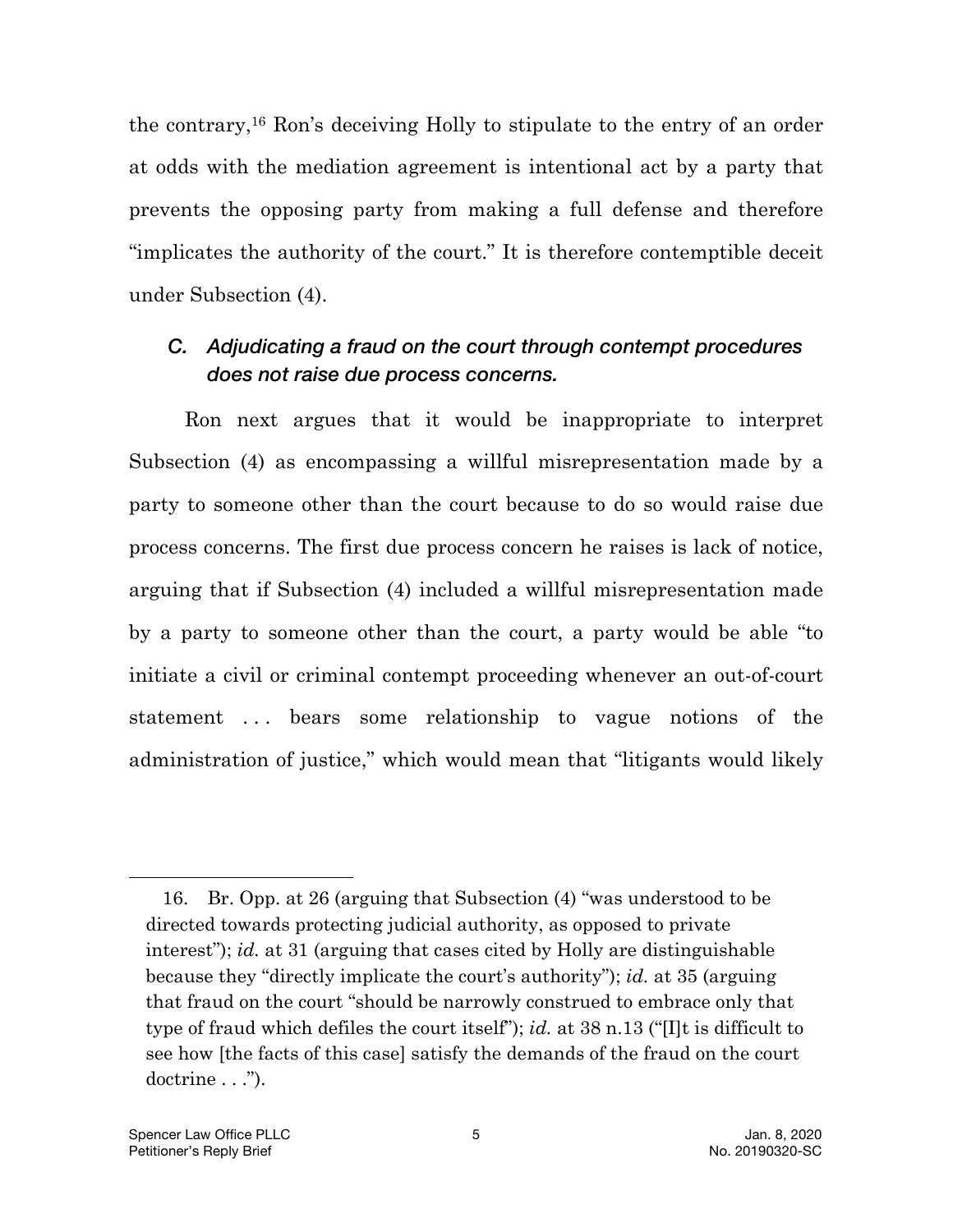lack fair notice when their conduct may lead to criminal or civil sanctions."<sup>17</sup>

However, this argument fails for several reasons. First, "a statute is not unconstitutionally vague if it is sufficiently explicit to inform the ordinary reader what conduct is prohibited."18 As explained on pages 15– 16 of her Opening Brief, the plain text of Subsection (4) prohibits a party to an action or special proceeding from willfully deceiving or misrepresenting material facts in connection with that proceeding. Holly's interpretation is consistent with the plain text of the statute and so is not unconstitutionally vague. Second, any vagueness in Subsection (4) would arise not out of whether the deceit is directed at the court or another party, but because of the extra-textual requirement that the deception must "bear some relationship to vague notions of the administration of justice," as Ron puts it. However, this requirement is included in the very nature of contempt proceedings—deceit, whether toward the court or another party, is not contemptuous if the deceit does not "obstruct[] the court in the administration of justice."19 It is therefore difficult to see how

19. *United States v. Talbot*, 133 F. Supp. 120, 127–28 (D. Alaska Terr. 1955); *see also* 21 N.Y. Jur. 2d *Contempt* § 21 (Rev. ed. 2019) (noting that "filing a false affidavit may constitute contempt," but "false statements in an affidavit do not constitute contempt where the statements are immaterial to any questions in the case or where the rights or remedies of the other party have not been defeated, impeded, or prejudiced").

<sup>17.</sup> Br. Opp. at 27–28.

<sup>18.</sup> *Orem City v. Bishop*, 2012 UT App 15, ¶ 3, 269 P.3d 1007.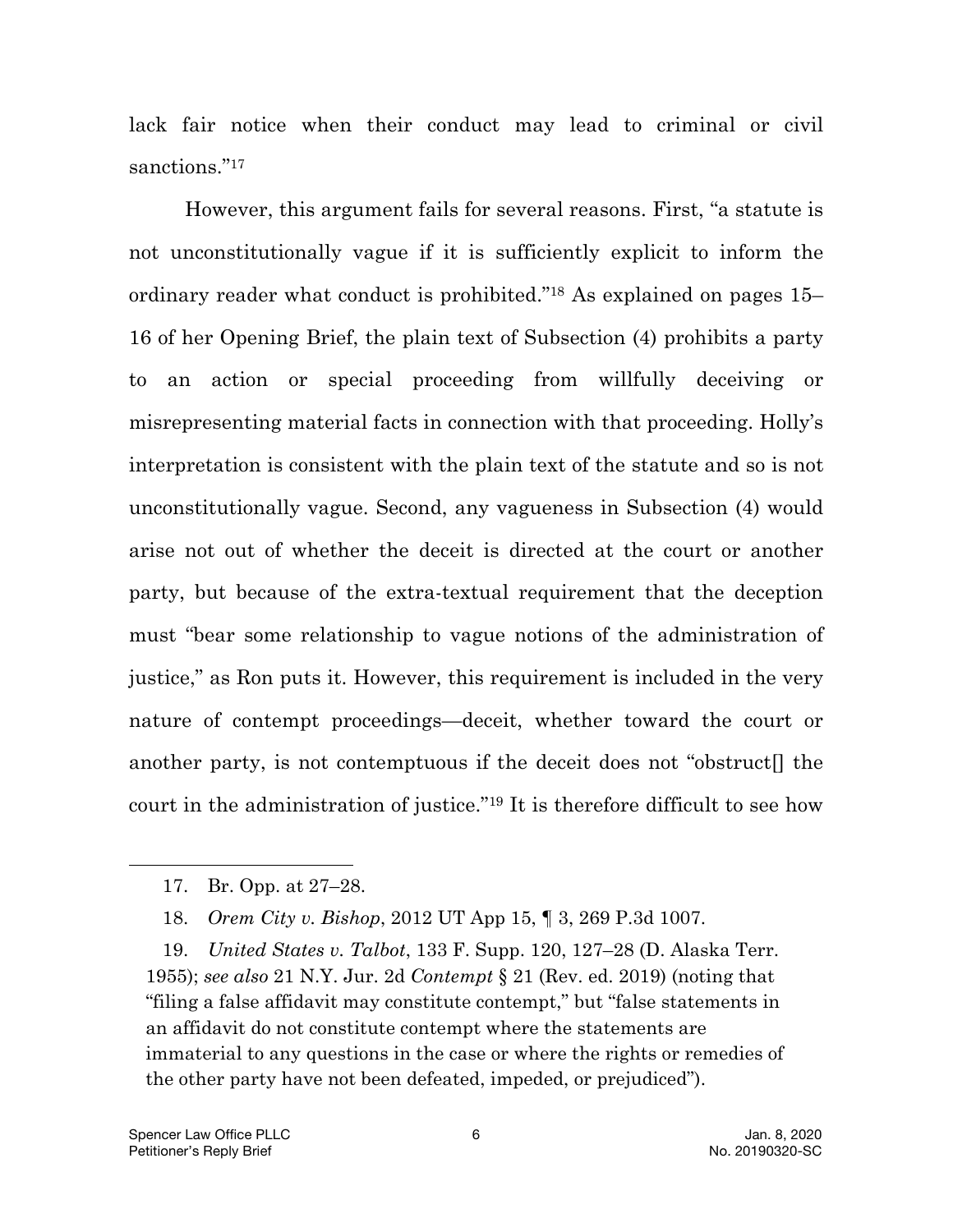the Court of Appeals' interpretation of Subsection (4) would not be subject to the same concerns. Finally, as Ron was held in civil contempt,<sup>20</sup> the question of whether Subsection (4) would be unconstitutionally vague as applied to criminal contempt is beyond the scope of this proceeding.<sup>21</sup>

Ron also argues that "the expedited nature of a contempt procedure may prevent a party from obtaining the documents or discovery necessary to defend against the allegations, especially if the specific theory of 'deceit' or factual allegations are unclear."22 First, while it is true that the application of Rules 26–36 of the Utah Rules of Civil Procedure to contempt proceedings is somewhat unclear, Rules 16(a) and 26(c)(6) allow a party to obtain an order requiring the parties to make appropriate disclosures in advance of the hearing and allowing further discovery upon a showing of good cause. Second, as fraud must be alleged with particularity under Rule 9(c) of the Utah Rules of Civil Procedure, and as Utah Code § 78B-6-302(2) requires a statement of alleged facts to be issued, a party alleged to be in contempt has a remedy for unclear allegations of deceit. Finally, while Ron appears to complain about the lack of disclosure and discovery in his own case, it does not appear that he

l

<sup>20.</sup> R. at 1132–1135.

<sup>21.</sup> *State v. Green*, 2004 UT 76, ¶ 43, 99 P.3d 820 ("The constitution tolerates a greater degree of vagueness in civil statutes than in criminal statutes."); *id.* at ¶ 44 ("vagueness challenges to statutes which do not involve First Amendment freedoms must be examined in the light of the facts of the case at hand").

<sup>22.</sup> Br. Opp. at 28.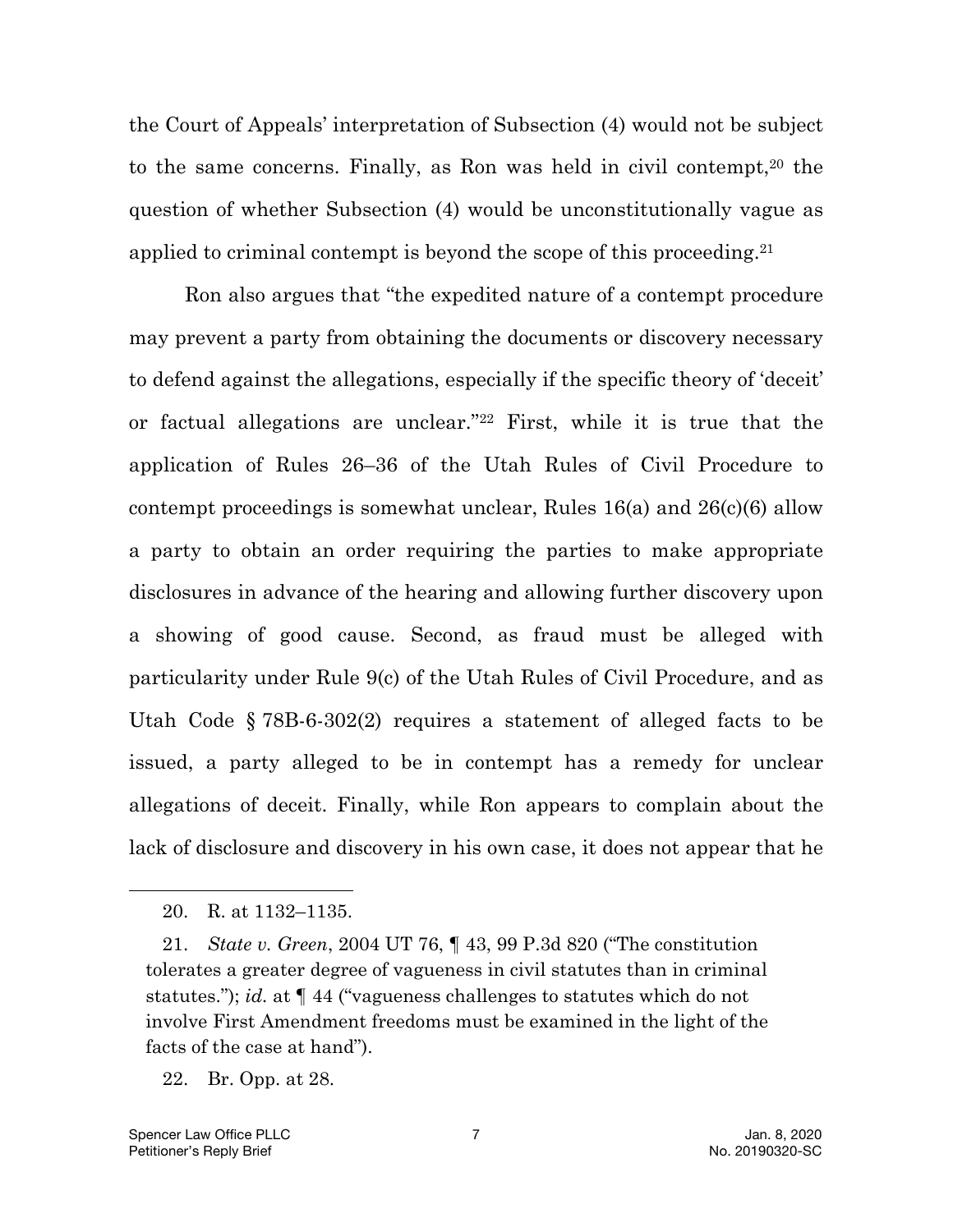ever requested disclosures or discovery or objected to the admission into evidence of any emails or text messages that were not previously disclosed. There is simply no basis for the argument that adjudicating a fraud on the court through the mechanism of contempt would raise legitimate due process concerns.

#### *D. The district court made sufficient findings.*

Finally, Ron argues that the district court did not make sufficient findings for contempt to be sustained under the interpretation of Subsection (4) Holly endorses:

The problem is that Holly never presented the lower courts with the issue of whether Ron engaged "in a deliberate course of deception to obtain a court order" or otherwise interfered with the administration of justice, as typically required by the fraud of the court doctrine. Instead, without invoking the statute, she only argued that Ron misrepresented that he "had theretofore paid his \$14,951.11 share of the tax debt under ... the Mediation Settlement Agreement." Likewise, the district court did not make specific findings that would support such a conclusion.23

This is incorrect. The district court found that the parties agreed in their mediation agreement to each pay one half of their tax debt, that Ron induced Holly to enter into a stipulation requiring her to pay remaining tax liabilities while concealing that he had not paid his half as he previously agreed to, and he thus knowingly and intentionally misled Holly about his failure to pay the taxes he agreed to pay. <sup>24</sup> These findings

<sup>23.</sup> Br. Opp. at 38.

<sup>24.</sup> R. at 1132–34.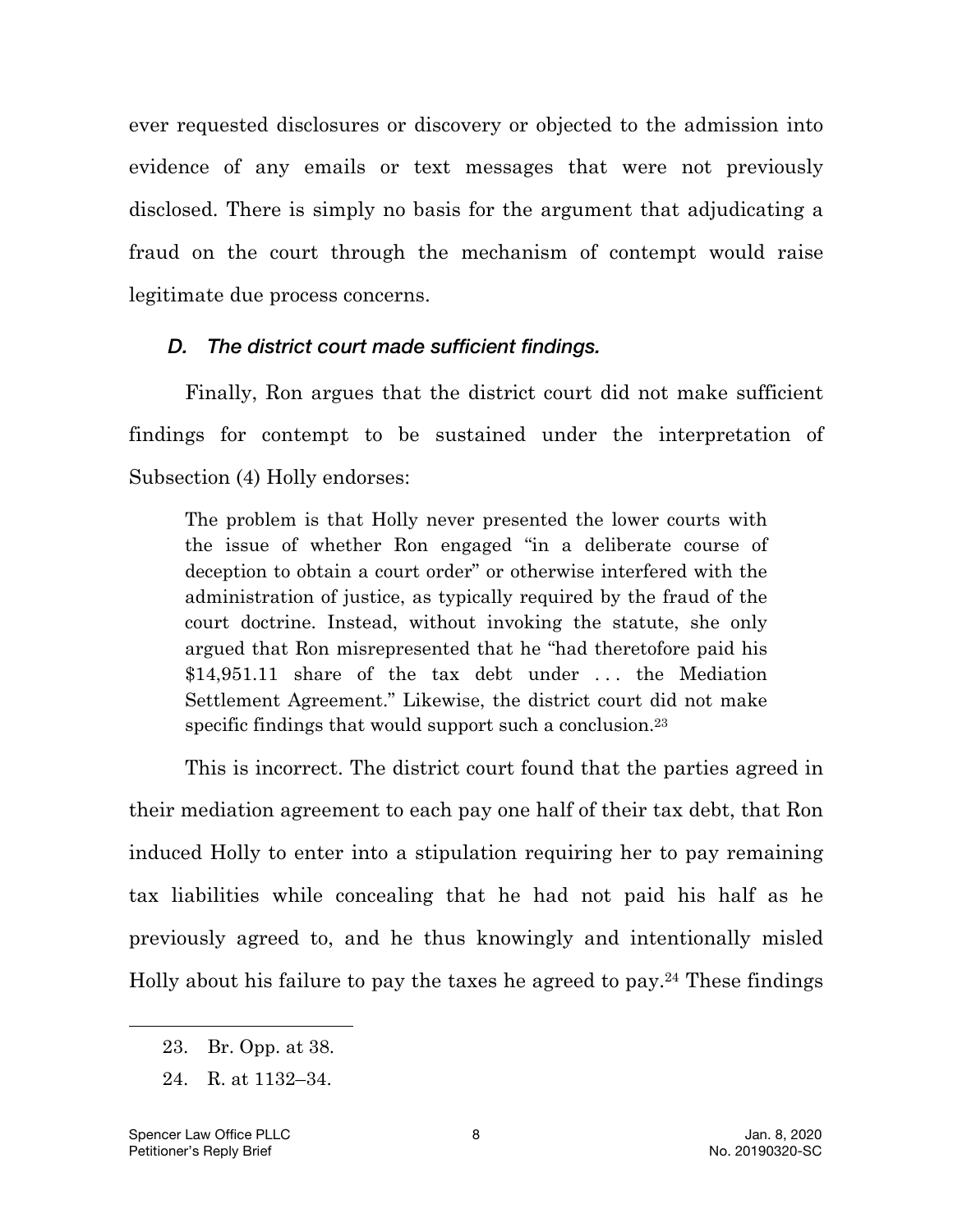are adequate to reach the ultimate conclusion that the Ron committed fraud on the court by deceiving or concealing relevant facts from Holly that hindered her ability to present her case.25 Moreover, it does not appear that this argument was preserved or raised below, and is therefore not properly before the Court.

# II. THIS COURT SHOULD REVERSE THE DECISION OF THE COURT OF APPEALS BECAUSE THE PROPER INTERPRETATION OF SUBSECTION (4) WAS NOT PROPERLY BEFORE IT.

In Point II of her opening brief, Holly explained that the issue of the proper interpretation of Subsection (4) was neither preserved in the lower court or raised in Ron's opening brief, that there were no exceptions that applied to allow the Court of Appeals to raise the issue *sua sponte*, and that even if there were, the procedural requirements for raising the issue were not followed, making the Court of Appeals' decision improper and reversible error.

In response, Ron first argues that he preserved the issue by "challeng[ing] the trial court's authority to hold him in contempt or grant the specific relief sought by Holly."26 In support of this argument, he cites *Patterson v. Patterson* for the position that a party may raise controlling authority for the first time with the appellate court as long as that

<sup>25.</sup> *Kartchner v. Kartchner*, 2014 UT App 195, ¶ 27, 334 P.3d 1.

<sup>26.</sup> Br. Opp. at 41.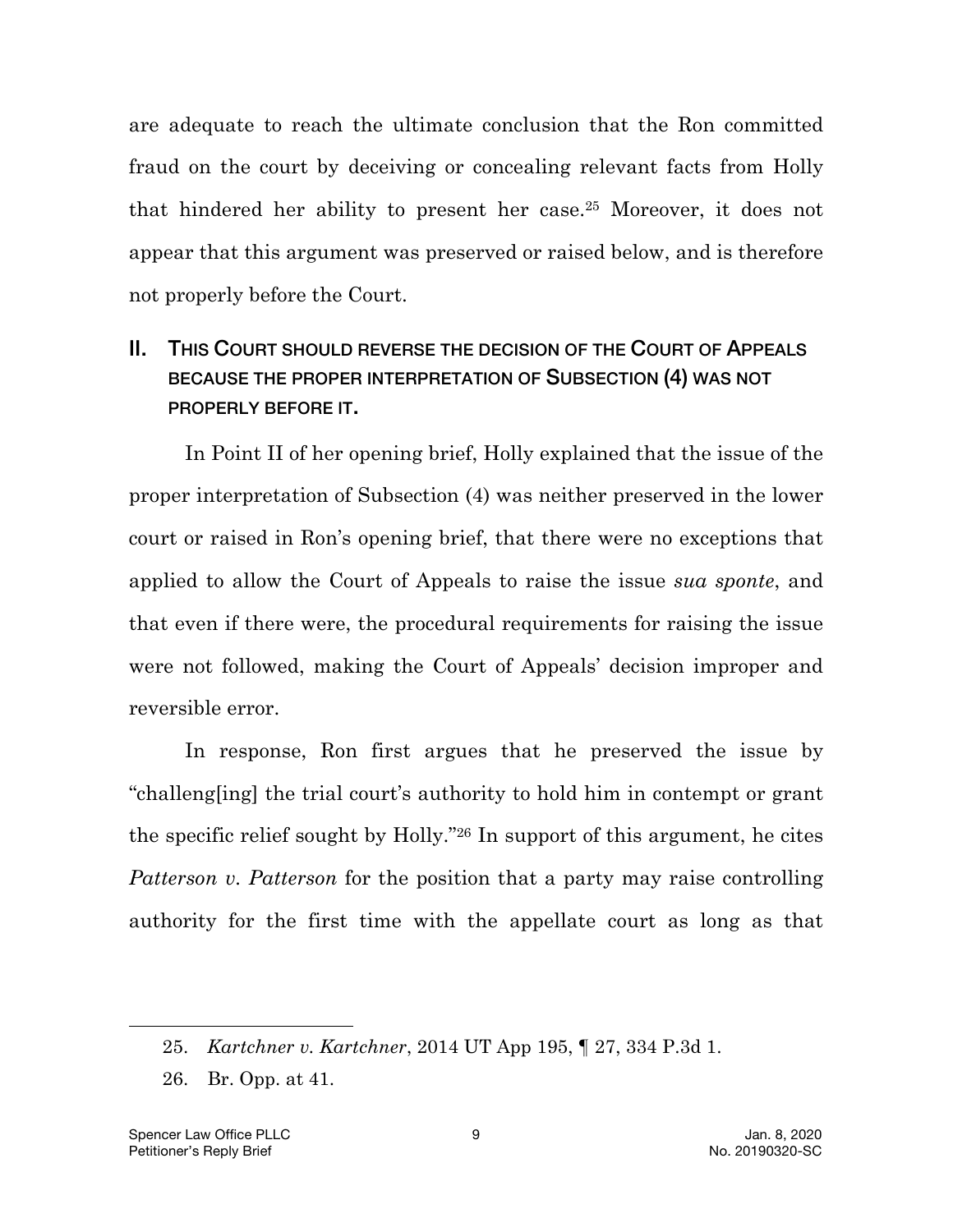authority bears on a properly preserved issue.27 However, Ron reads the exception in *Patterson* far too broadly—while Ron may not have had to raise the statute with the district court or the Court of Appeals, he had to at least raise the issue that his conduct he was found to have committed did not constitute contemptible deceit or fraud as a matter of law in order for the issue to be "presented to the district court in such a way that the court has an opportunity to rule on it."28 To rule otherwise would allow a party to bootstrap all manner of new questions of law on appeal simply by generally challenging the district court's authority to enter an order.

Ron also argues that "no waiver occurred on appeal" because the issue of whether the district court's order holding Ron in contempt was justified under Subsection (4) was "raised in Holly's brief," to which he "simply responded" in his reply brief as this Court approved of in *Brown v. Glover*. 29 However, as Holly explained in her opening brief, the rule in *Brown* allowing an appellant to respond to an argument for the first time in its reply brief only applies when the appellee raises an alternate ground for affirmance in its response brief—not, as in this case, an argument used by the court of appeals to reverse the decision of the district court.30 Rather than address this limitation to the rule in *Brown*

28. *Id.* at ¶ 12.

- 29. Br. Opp. at 43 n.14.
- 30. Opening Br. at 29–30.

<sup>27.</sup> *Patterson v. Patterson*, 2011 UT 68, ¶ 11, 266 P.3d 828.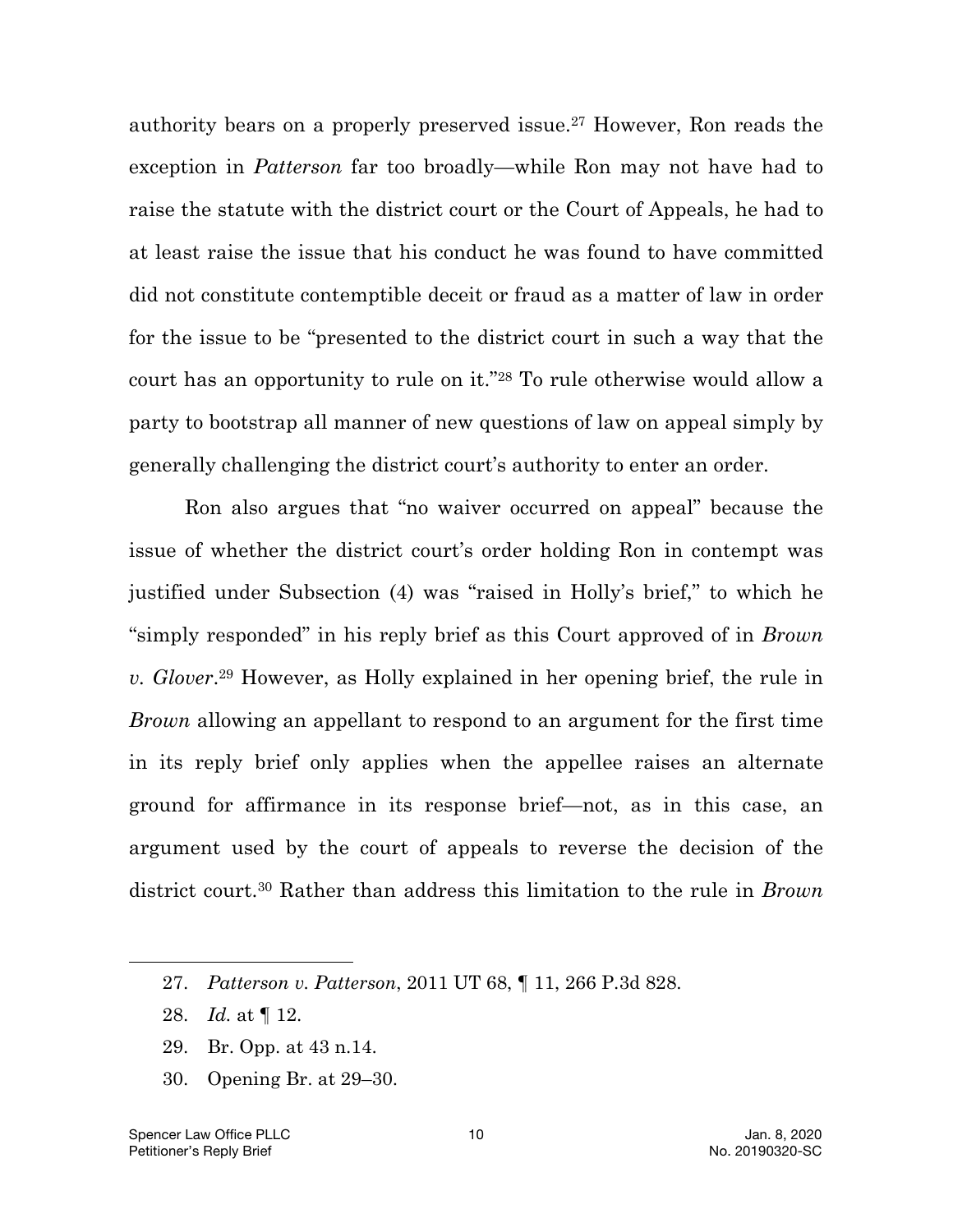in his brief, Ron ignores it and simply repeats the argument made in a previous submission to this Court.31

Ron next argues that exceptional circumstances apply to excuse the preservation requirement—namely, that he "had little reason to analyze the applicability of the statute . . . [as] Holly had not raised it as a basis for relief."32 However, as noted in her opening brief, Holly had alleged fraud and misrepresentation as a basis for holding Ron in contempt.33 In such a circumstance, there is no basis for finding exceptional circumstances. Moreover, even if there were such a basis, in order to excuse his failure to raise the issue before the Court of Appeals, Ron would still have to show that "the issue is astonishingly erroneous but undetected, the losing party would be subject to great and manifest injustice, and neither party is unfairly prejudiced by raising the issue at that point in the litigation."34 Ron has not done made such a showing, and it is unlikely that he could do so.

Finally, Ron argues that the "pure law" exception applies.<sup>35</sup> As explained in pages 27–28 of Holly's opening brief, this argument fails for two reasons: first, the exception's third requirement that the unpreserved issue "is necessary to correctly determine an issue that was properly

- 33. Opening Br. at 7–8.
- 34. *State v. Johnson*, 2017 UT 76, ¶ 49, 416 P.3d 443.
- 35. Br. Opp. at 45–46.

<sup>31.</sup> *See* Opening Br. at 29 n.108.

<sup>32.</sup> Br. Opp. at 45.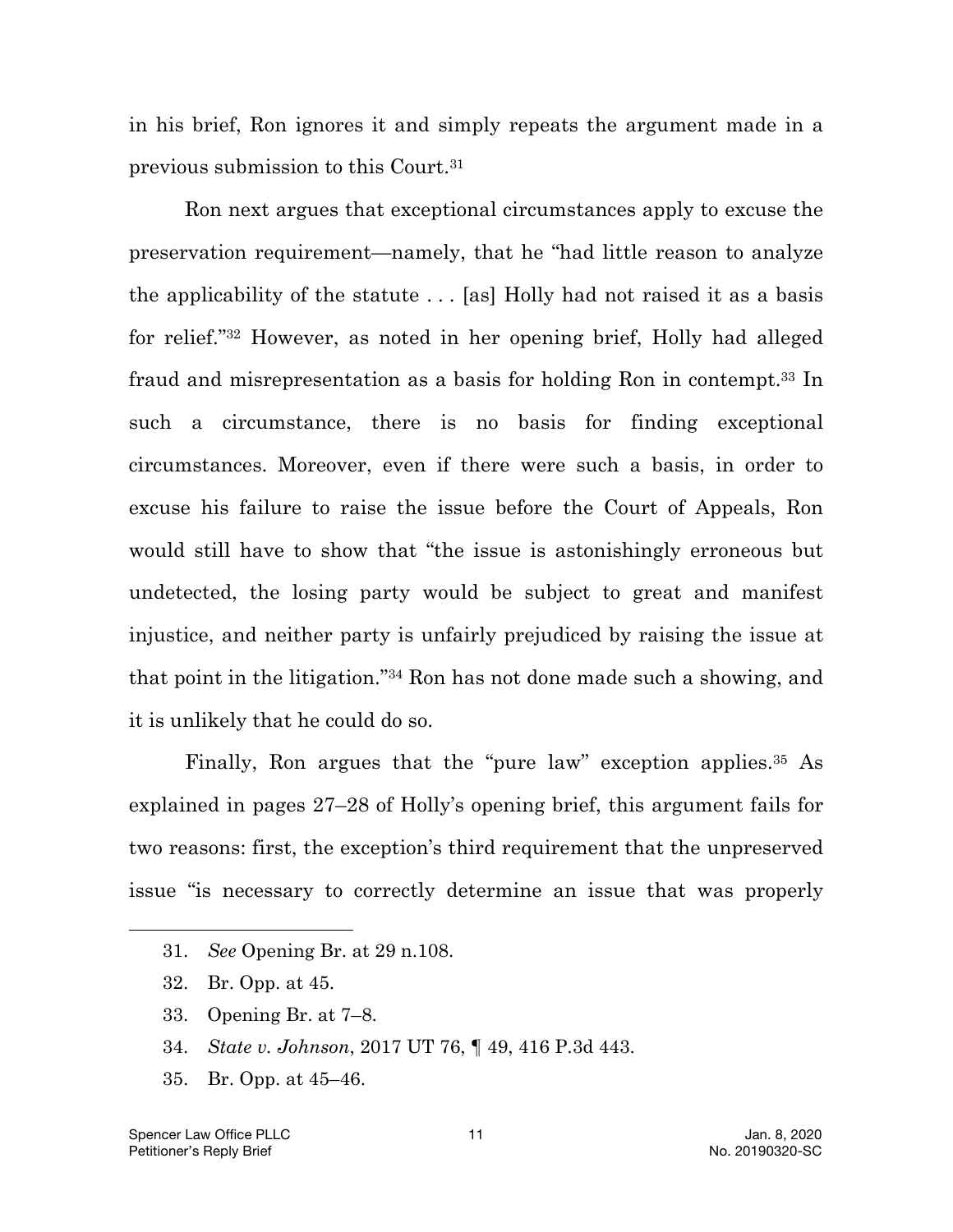raised" does not apply. Ron's only argument in response to this is that it was necessary to reach the scope of Subsection (4) to determine whether the district court had authority to hold a party in contempt absent a showing that the party had willfully failed to follow a court order. This response shows the problem with preservation in this case—if all that is required to preserve an issue of law is a general argument that the Court lacks authority, the preservation requirement is rendered meaningless. The Court should therefore reject this argument. Second, even if the pure law exception applied, the Court of Appeals did not follow proper procedure in reaching the issue, as Holly explained in page 28 of her opening brief.

#### **CONCLUSION**

For the foregoing reasons, Holly asks that this Court reverse the Court of Appeals' decision in this matter and remand to the Court of Appeals for further proceedings.

RESPECTFULLY SUBMITTED this 8th day of January, 2020.

/S/ Stephen D. Spencer Stephen D. Spencer

SPENCER LAW OFFICE, PLLC Attorney for Petitioner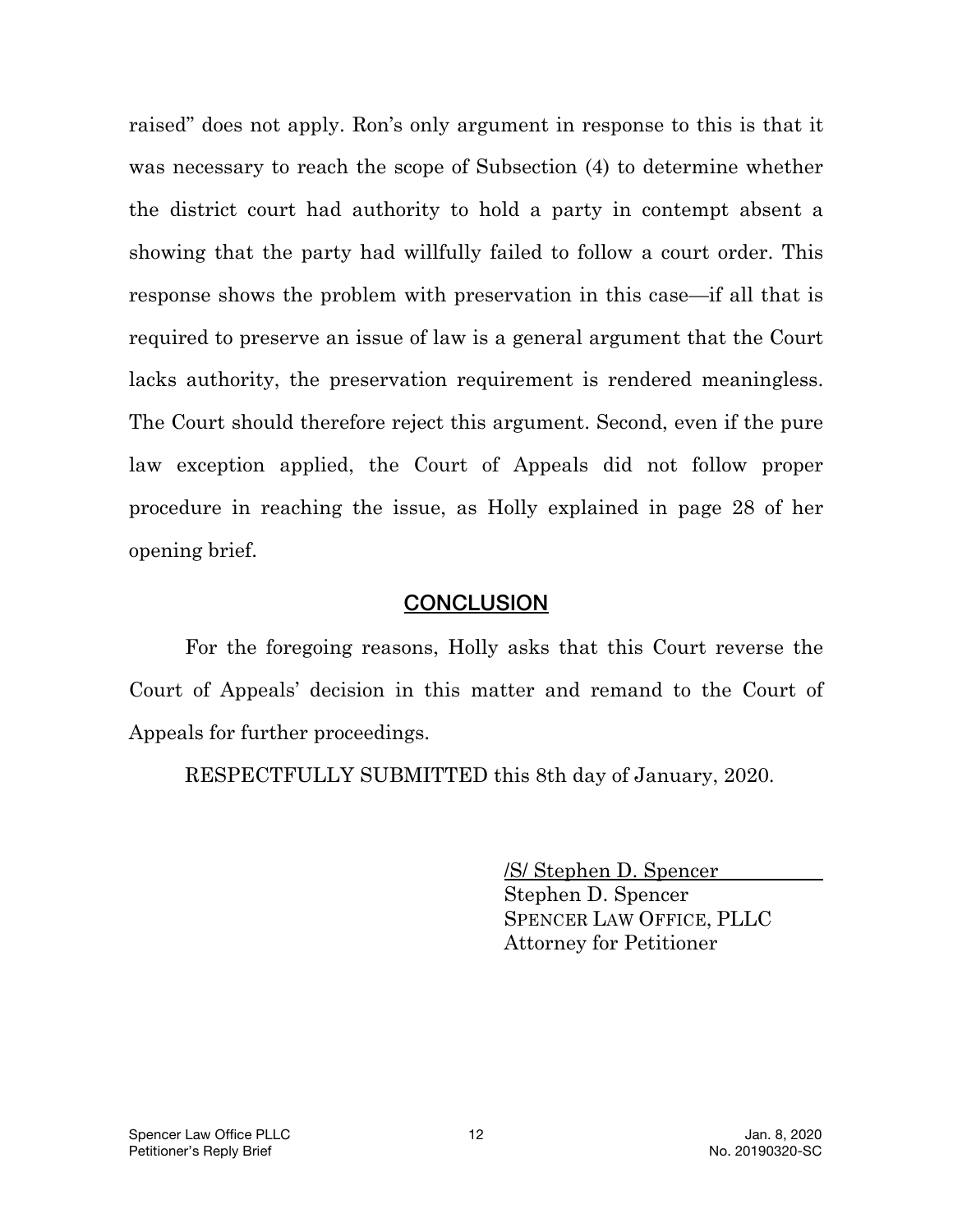## CERTIFICATE OF COMPLIANCE

I hereby certify that this brief was prepared using Microsoft Word and uses Century Schoolbook typeface in 13-point font. According to Microsoft Word's word-count function, this brief contains 3,001 words, excluding the caption, table of contents, table of authorities, certificate of compliance, certificate of service and addendum. This brief is therefore in compliance with the type-volume limitation of Utah R. App. P. 24(g).

I further certify that this petition, including the appendix, does not contain any non-public information and is therefore in compliance with Utah R. App. P. 21(g).

DATED this 8th day of January, 2020.

/S/ Stephen D. Spencer Stephen D. Spencer SPENCER LAW OFFICE, PLLC Attorney for Petitioner